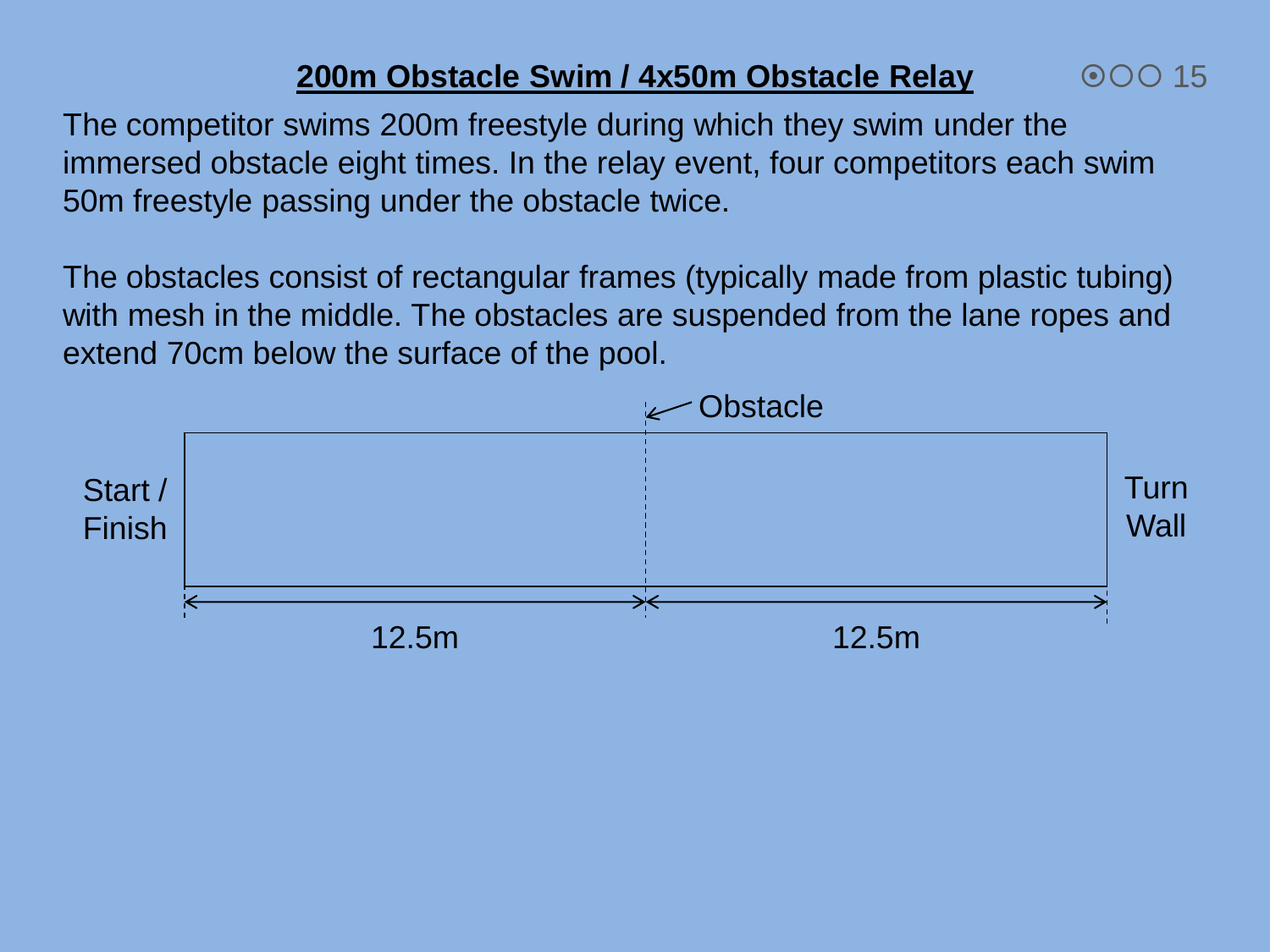## **Overview**

There are two main methods for swimming under an obstacle. Whichever method you choose, you should aim to dive and surface smoothly at a shallow angle. With practice your dive will become a seamless extension of your normal swimming stroke – minimising disruption and maximising your speed.

## Technique 1 - Pushing off the floor

This method works best in shallow pools with non-slip floors...

1) Keep your eyes on the gate as you approach.

2) When you are 2m/3m away, spear the water with your hand and do a dolphin kick...

3) ...your body should follow your hand down under the gate.

4) Use a single powerful breaststroke armpull to swim down to the floor of the pool.

5) Touch the floor with your hands directly under the gate...

6) ...plant your feet between your hands and push off hard to the surface.